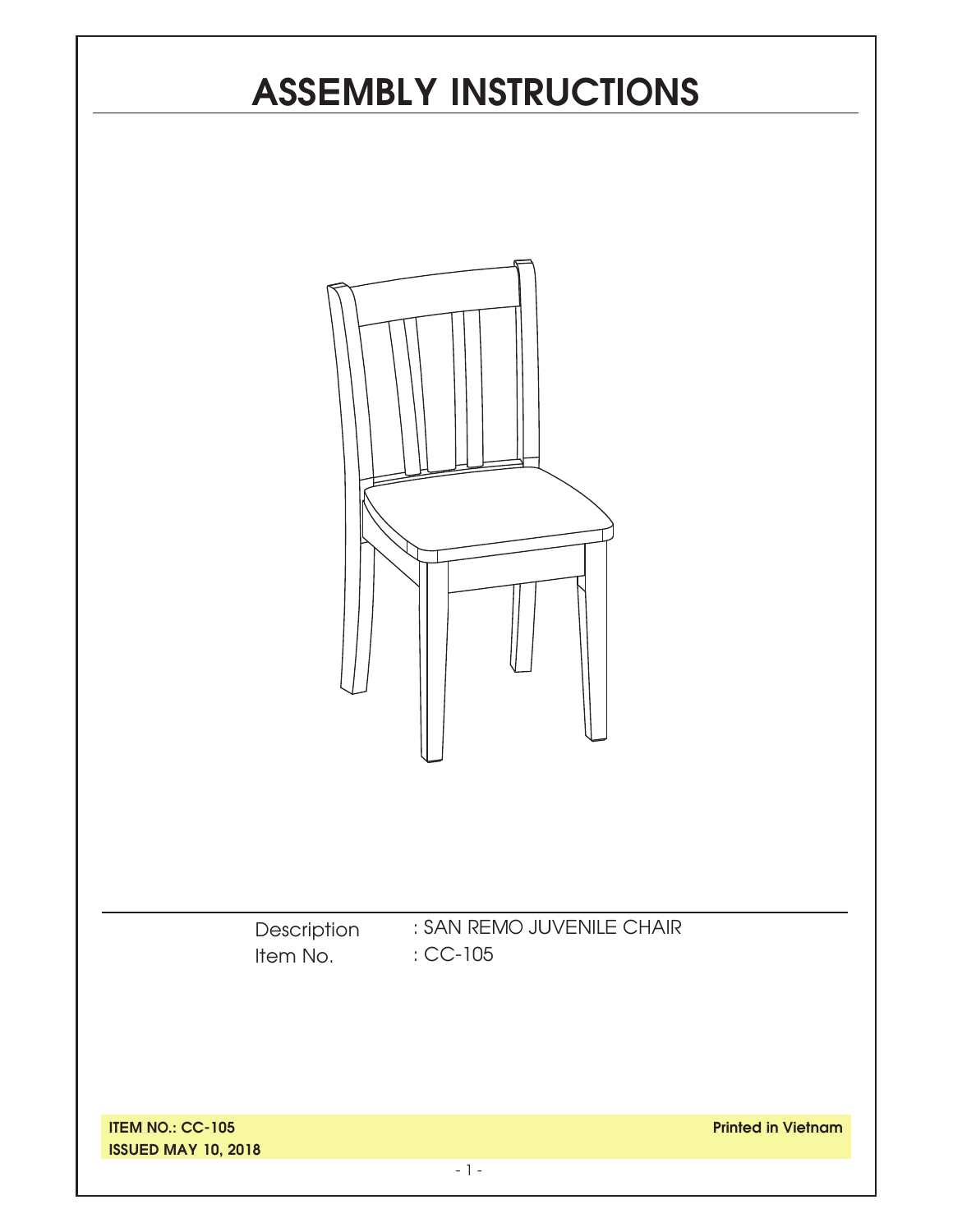## **BEFORE ASSEMBLY**

Thank you for purchasing this quality product. This product has been designed for easy assembly and constructed for durability. All parts were checked prior to packaging to insure quality. Prior to beginning assembly, however, make sure all parts and hardware are included and free of obvious defect. If a part is missing or defective, please contact the store where purchased. If hardware is missing, or you need help with assembly, please call toll free 888-944-8396.

#### **IMPORTANT NOTE:**

- Place all wooden parts on a clean and smooth surface such as a rug or carpet to avoid the parts from being scratched.
- Remove all wrapping material, including staples & packing straps before you start to assemble.
- DO NOT tighten all screws and bolts until completely assembled.
- Keep all hardware parts out of reach of children.



**Printed in Vietnam**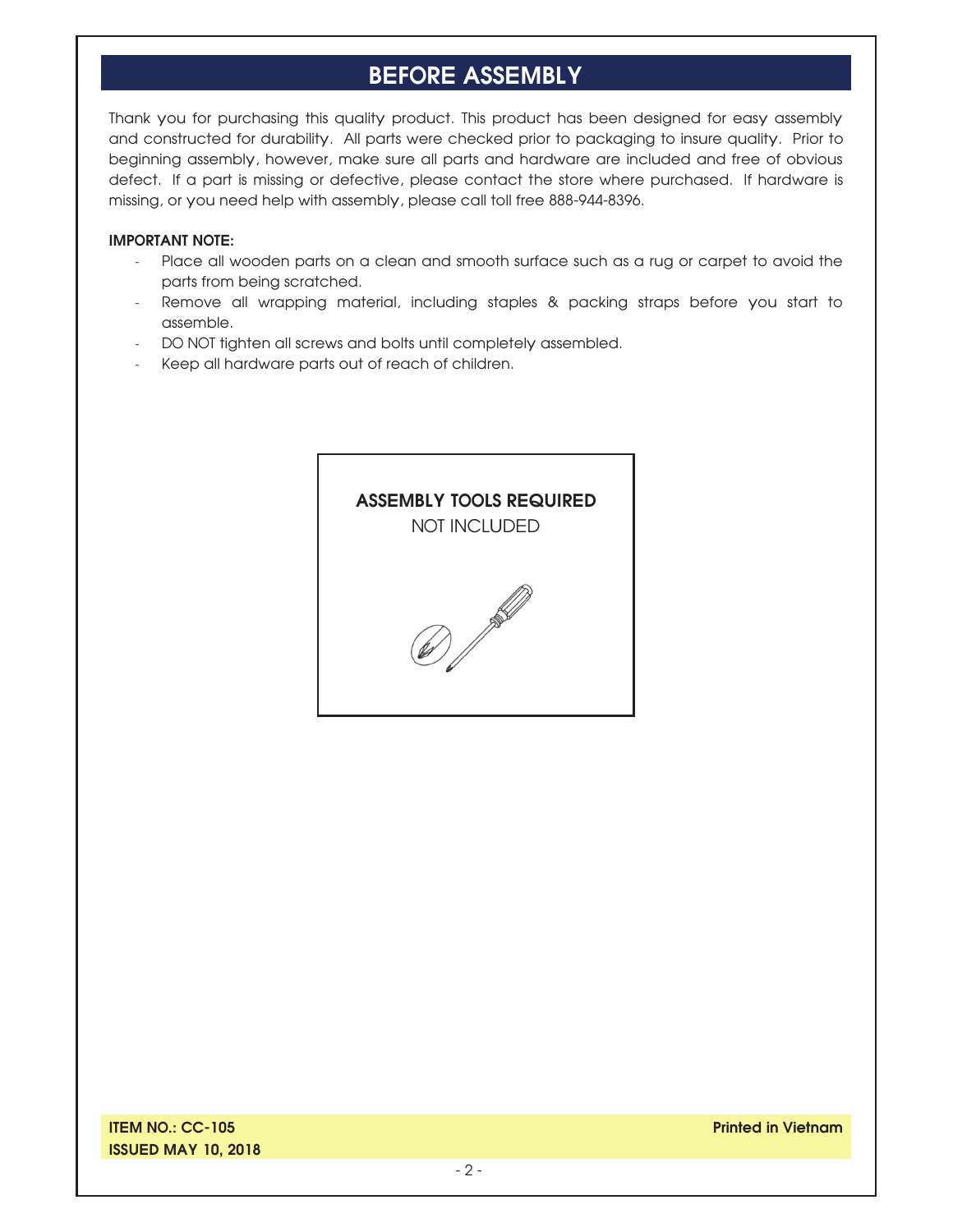# **PART LIST**

When unpacking, please be careful not to discard any parts with the packaging. Before continuing, please make sure you have the following parts:

| <b>NO</b>   | Description           | Qty            | Sketch     | <b>NO</b> | Description | Qty | Sketch |
|-------------|-----------------------|----------------|------------|-----------|-------------|-----|--------|
| A           | Chair back            |                |            | B         | Front frame |     |        |
| $\mathsf c$ | Side Apron<br>$(L-R)$ | $\overline{2}$ | <b>Rec</b> | D         | Seat        |     |        |

# **HARDWARE LIST**

When unpacking, please be careful not to discard any parts with the packaging. Before continuing, please make sure you have all of the following hardware:

| <b>NO</b>      | Description                              | Qty            | Sketch    | <b>NO</b>               | Description                                            | Qty            | Sketch       |
|----------------|------------------------------------------|----------------|-----------|-------------------------|--------------------------------------------------------|----------------|--------------|
| ı              | Short Bolt<br>$(M6 \times 40$ mm $)$     | $\overline{4}$ | mmmm<br>Û | $\overline{\mathbf{2}}$ | Long Bolt<br>$(M6 \times 50 \text{mm})$                | $\overline{2}$ | monomon<br>⋔ |
| 3              | Screw<br>(M4 x 30mm)                     | 3              |           | $\overline{\mathbf{4}}$ | <b>Flat Washer</b><br>$(\phi 6.5 \times 13 \text{mm})$ | 4              |              |
| 5              | Lock Washer<br>$(\phi 6.5 \times 11$ mm) | $\overline{4}$ |           | 6                       | Curve Washer<br>$(12 \times 16$ mm $)$                 | $\overline{2}$ |              |
| $\overline{7}$ | Allen Key<br>(M4 x 30mm x 110mm          | $\overline{1}$ | S         |                         |                                                        |                |              |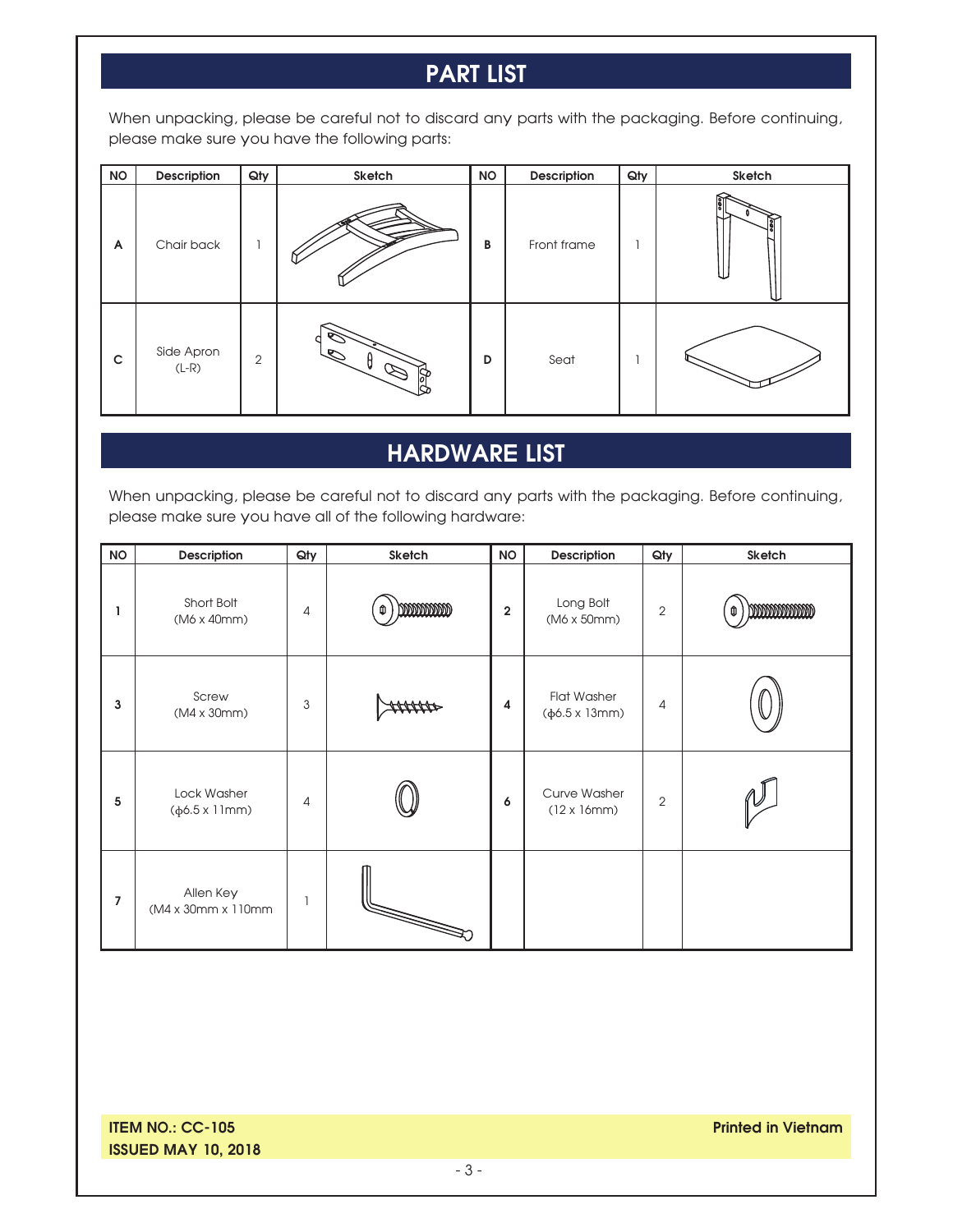#### **STEP 1**

Attach side aprons (C) to the back (A) with bolts (1), and washers (4) and (5) as shown below. Tighten with Allen key (7).

Note: DO NOT fully tighten any of the bolts, until the chair is assembled, then put on a flat level surface to make sure the chair is level and then tighten the bolts.



#### **STEP 2**

Attach front frame (B) to side aprons (C) with bolts (2) and curve washers (6), as shown below. Tighten with Allen key (7).